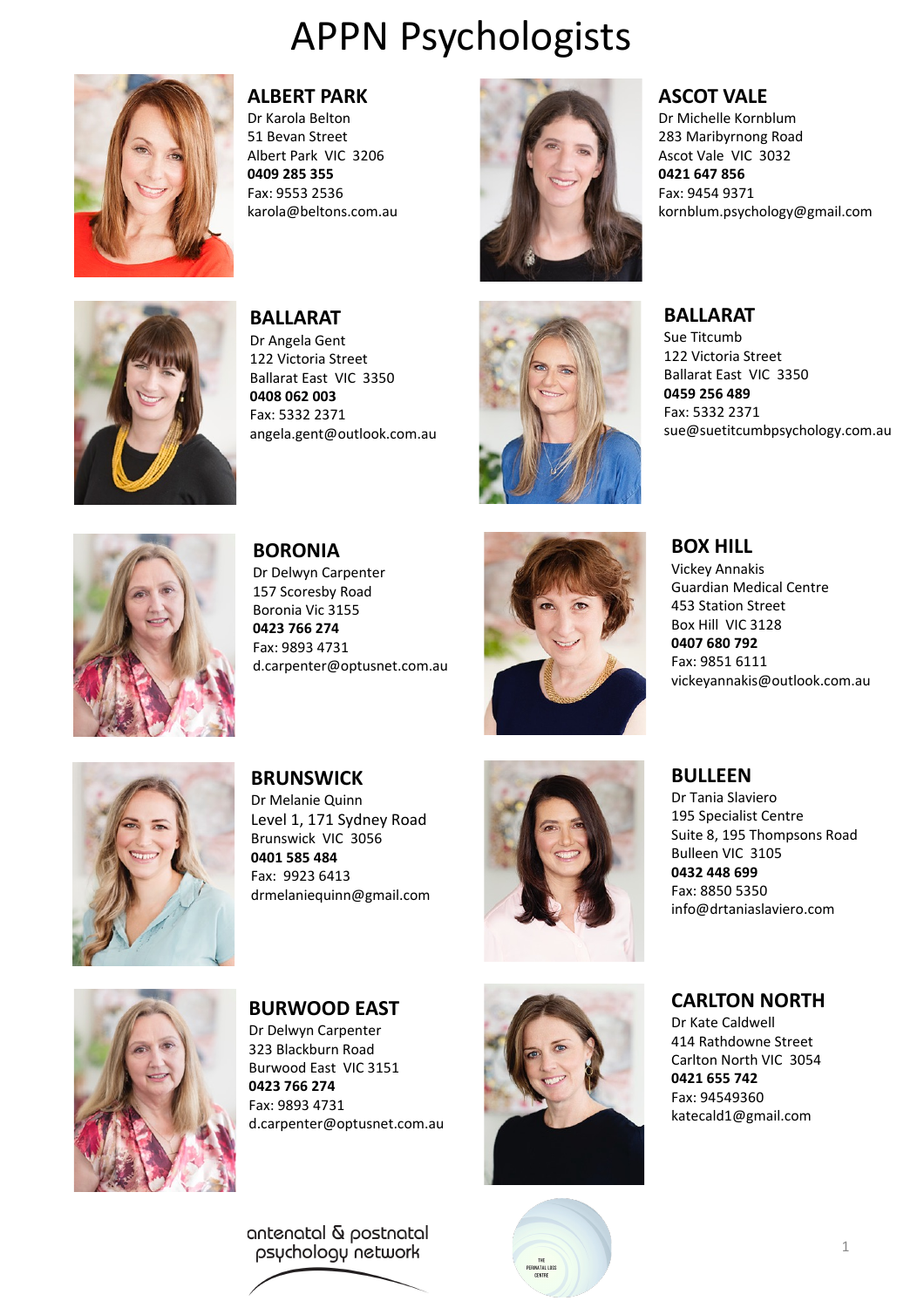

### **CAULFIELD NORTH**

**CAULFIELD NORTH** Dr Michelle Kornblum Level 1, 187 Hawthorn Road Caulfield North VIC 3161

kornblum.psychology@gmail.com

**0421 647 856** Fax: 9454 9371

Dr Renée Miller Level 1, 187 Hawthorn Road Caulfield North VIC 3161 **0412 598 023** Fax: 9532 4667 renee.miller2@optusnet.com.au



### **CAULFIELD NORTH**

Dr Megan Andrew Level 1, 187 Hawthorn Road Caulfield North VIC 3161 **0423 966 093** Fax: 03 8677 9475 mandrew286@gmail.com

### **CAULFIELD NORTH**

Bianca Whiteman Level 1, 187 Hawthorn Road Caulfield North VIC 3161 **0431 029 134** Fax: 9532 4667 biancatwhiteman@gmail.com

**CAULFIELD NORTH** Dr Rachel Baskin Level 1, 187 Hawthorn Road Caulfield North VIC 3161 **TBA** Fax: 9532 4667 Email TBA



### **ESSENDON**

Dr Carolina Barbosa 72a Lincoln Road Essendon VIC 3040 **0414 575 235** Fax: 03 9454 9319 cbarbosa.psychology@gmail.com



**HAMPTON** Dr Karola Belton Suite 8, Level 1 349 Bluff Road Hampton VIC 3188 **0409 285 355** Fax: 9553 2536 karola@beltons.com.au



#### **HAMPTON**

Dr Gwyn Rees Suite 8, Level 1 349 Bluff Road Hampton VIC 3188 **0419 560 585** Fax: 039005 2771 gwyneth.rees@gmail.com



**HAMPTON** Dr Alison Wilby Suite 8, Level 1 349 Bluff Road Hampton VIC 3188 **0409 237 109** Fax: 9521 6579 alison.wilby@gmail.com

antenatal & postnatal psychology network

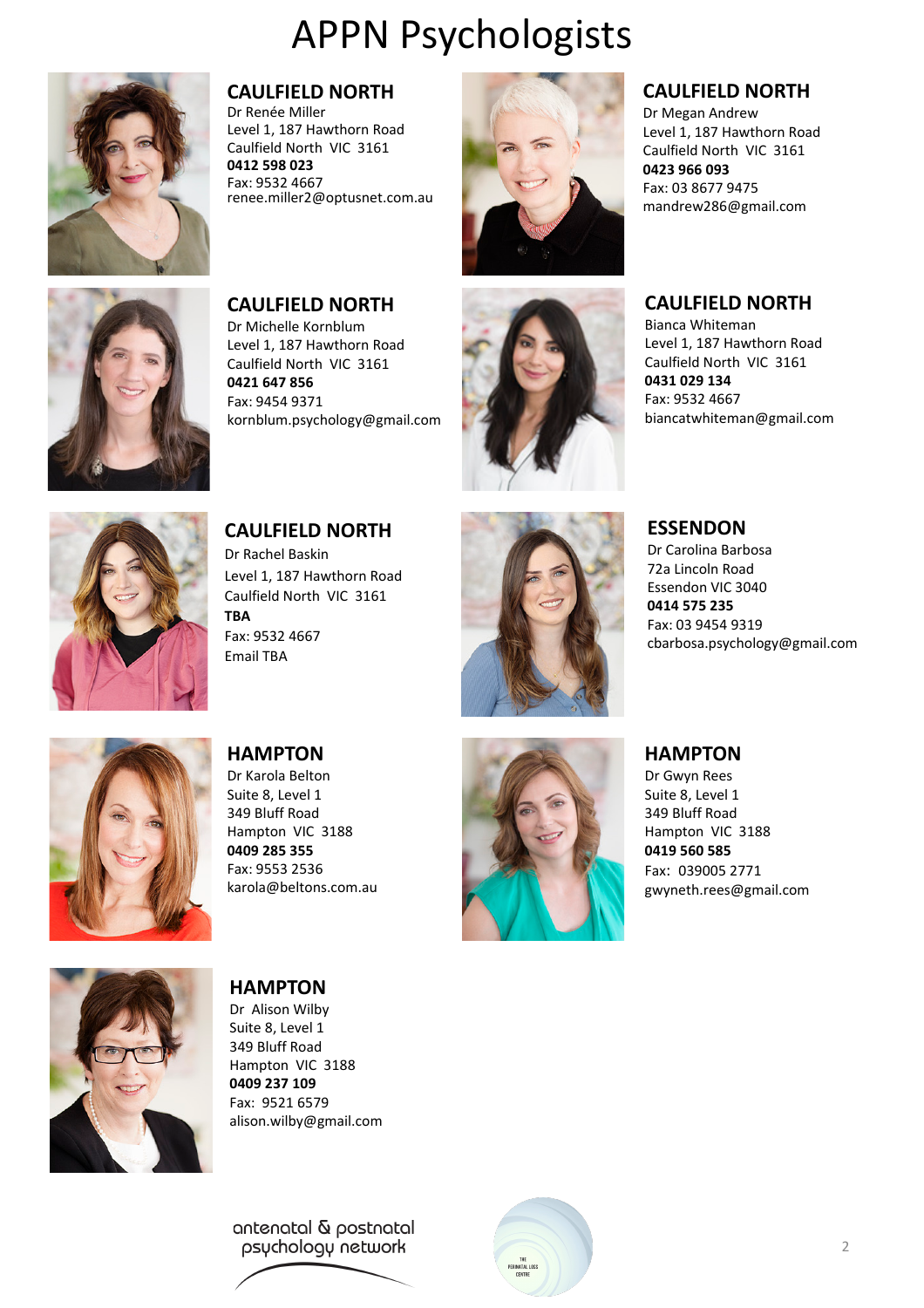

#### **IVANHOE**

Emily D'Amour Suite 4 218 Upper Heidelberg Road Ivanhoe VIC 3079 **0466 620 977** Fax: 035947 5081 emilydamourpsychology@gmail.com



### **KEW**

**KEW** 

Hettie Dubow Suite 601, 89 High Street South Kew Junction Tower Kew VIC 3101 **0437 191 541** Fax: 9077 2719 hettie@dubowpsychology.com.au



**KEW** Anna Costello Suite 601, 89 High Street South Kew Junction Tower Kew VIC 3101 **0466 430 799** Fax: 9112 5974 annapsych@bigpond.com



Yolanda Romeo Suite 306, Princess Towers 1 Princess St Kew VIC 3101

**0419 808 160** Fax: 9852 9523 yolandaromeo@netspace.net.au



**MALVERN** Gillian Snow 1232 Malvern road Malvern VIC 3144 **0411 325 321** Fax: 03 9454 9302 gillian@snowpsychology.com.au



### **MORNINGTON**

Jessica Saville Suite 5, The Bays Consulting Suites, 262 Main Street Mornington VIC 3931 **0431 825 727**



**NEWPORT** Dr Shikkiah de Quadros Wander 35 Challis Street Newport VIC 3015 **0416 806 011** Fax: 8526 0356 shikkiah@gmail.com







Fax: 039011 6178 admin@jscp.com.au

### **NEWPORT**

Tonia Bainbridge\* 35 Challis Street Newport VIC 3015 **0405 933 088** Fax: 9978 9448 toniabainbridge15@gmail.com \* EXTENDED LEAVE UNTIL FURTHER NOTICE

### **NIDDRIE**

Kanthi Sayers 326 Keilor Road Niddrie VIC 3042 **0402 623 311** Fax: 9938 3899 kanthi@optusnet.com.au



**NEWPORT** Megan Mellington 473 Melbourne Road Newport VIC 3015 **8658 8950** Fax: 035947 5025 mellingtonpsychology@gmail.com

> antenatal & postnatal psychology network